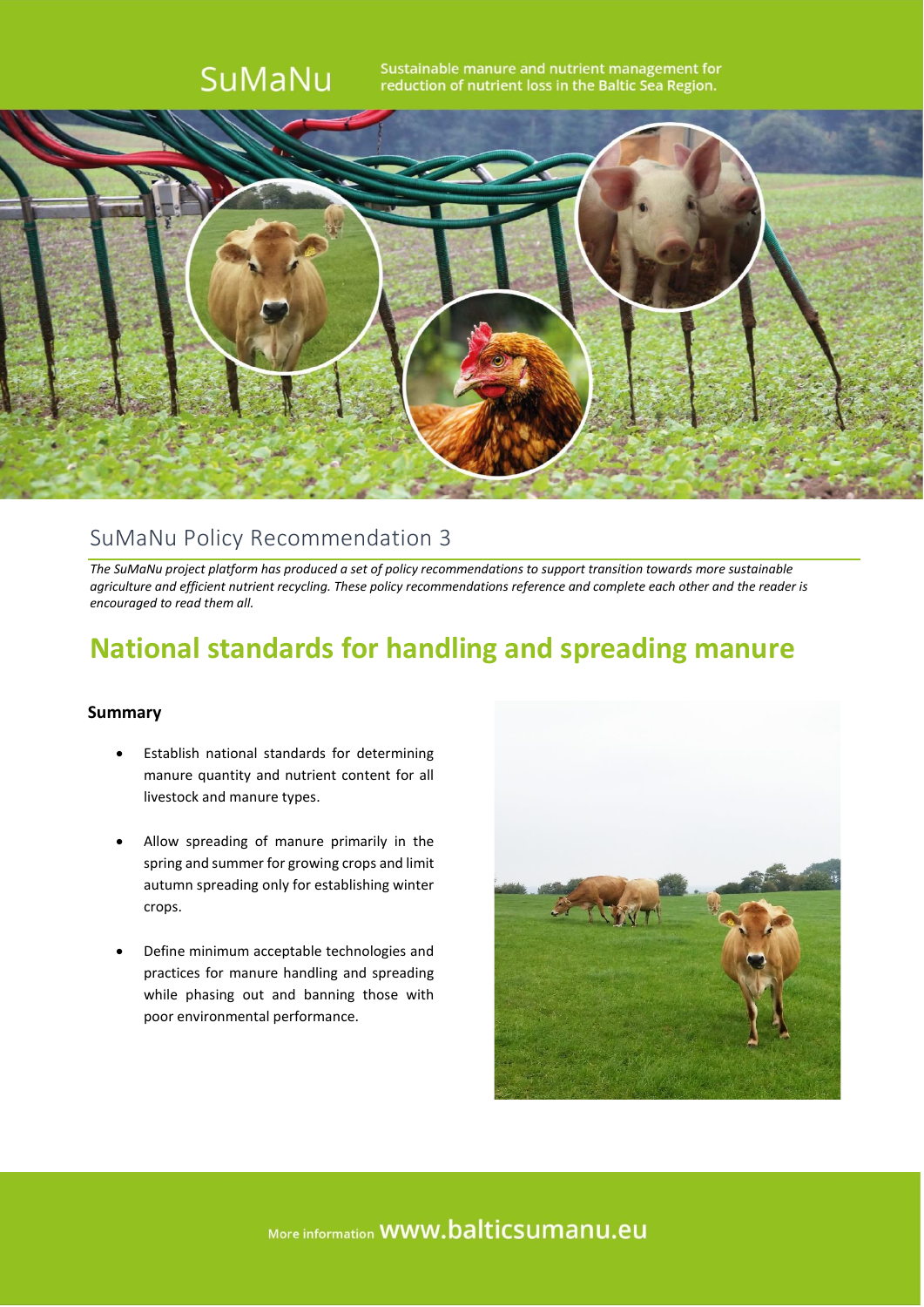### Why national manure standards?

Any strategy for sustainable manure nutrient use must start with a reasonably accurate estimation of the quantity of manure produced and the nutrient content in the manure. Both manure quantity and content vary between livestock types and can also vary between farms for the same livestock type depending on production levels, feeding regimes, age group of the animals, housing system, water additions, storage conditions etc. There are only a few methods to estimate the quantity and nutrient content in manure and they each have their strengths and weaknesses. For more information, guidance, and descriptions of acceptable methods to determine nutrient content, please see the results from the Interreg BSR Manure Standards project<sup>1</sup>.

Each country should decide which of the acceptable methods are best suited for their circumstances. The method descriptions should be clearly specified in all national regulations related to manure handling and use. We also strongly encourage all countries that currently have some form of manure standards in place to review the underlying data, verify that the values represent current conditions, and update the values as needed. Furthermore, since there are many factors that affect manure nutrient contents, it is important that the manure standards are updated regularly to accurately describe the current animal production.

### Why focus on timing?

To improve nutrient use efficiency of manure, manure should be spread at a time when the nutrients will most likely be directly utilised by crops. This reduces the risk for runoff and leaching losses to the environment and decreases the need for mineral fertilisers. Crop nutrient uptake is most effective during early growth stages in the spring and early summer, or in early autumn in conjunction with the establishment of winter crops. Late autumn and winter spreading of manure slurry increases the risk of nutrient losses to waters and is a

practice that is generally done because of inadequate storage capacity.

Restricting spreading times to primarily spring and summer months will essentially increase the minimum requirements for manure storage capacity. Thus, regulations for minimum storage requirements will have to be recalculated for each country. It is therefore essential to have guiding standards for estimating manure production so that everyone is held to the same standard (see: national standards for manure quantity above).

## Require better technologies and practices

Certain technologies and practices for handling and spreading manure have long been surpassed by newly developed technologies in terms of environmental performance. These outdated practices are often still used because they are cheaper or easily accessible, however, it is time to phase them out and then forbid their use. Raising the requirements for technologies that are acceptable to use by setting minimum standard levels for housing systems, storage and spreading of manure would promote implementation of the already known better practices.

Some examples of outdated techniques and practices to avoid include, storing manure in the animal houses or under slatted floors which increases gaseous emissions and should be avoided by removing the manure quickly to a separate storage. Manure should be stored in special storage facilities designed to reduce emissions to air and waters with water-tight structures and artificial or natural covering. Filling the slurry storage must be done from below the surface to minimise disrupting the crust cover. Mixing the slurry tank is necessary to homogenise it before spreading, but mixing with cascading fountains must be avoided and all mixing should occur below the surface. To avoid the greater ammonia loss and unevenly distributed spreading patterns from broadcast spreading of slurry, band spreading with trailing hose applicators should be

<sup>1</sup> https://www.luke.fi/manurestandards/en/results/